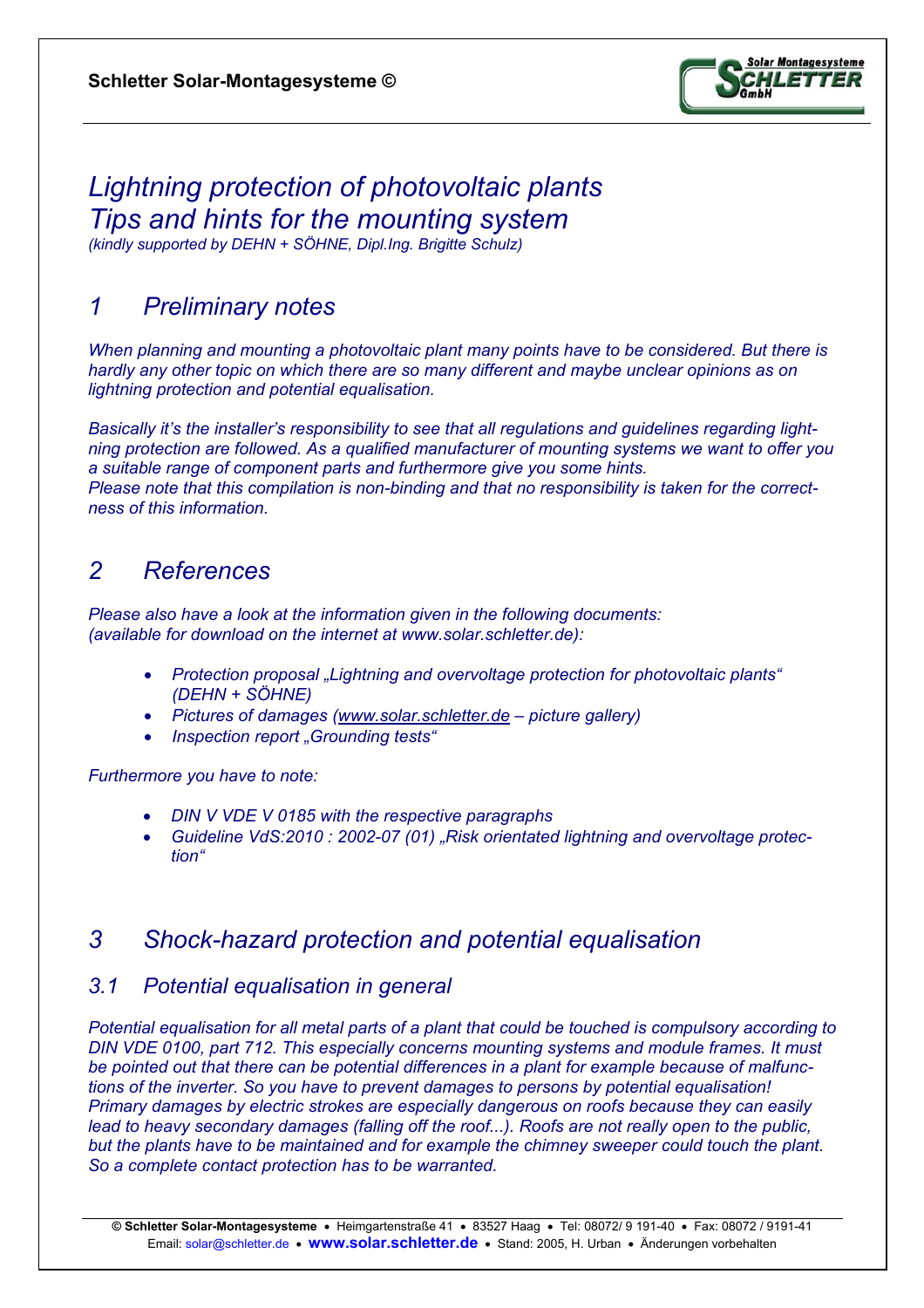

### *3.2 Potential equalisation when using an inverter without transformer*

*Even if there are no malfunctions, a capacitive charging to high voltages at the module cannot be excluded if a inverter without transformer is used. So a potential equalisation is especially important in this case.* 

#### *Explanation:*

*An example of an inverter without transformer (source: SMA) shows a high-frequency boost converter for the MPP adaptation at the input. The next part is a high-frequency clocked bridge that copies the line frequency. Boost converter and bridge work together so that at the input of the inverter a voltage because of shifting charges can be built up. The input of the inverter cannot be brought to earth potential because of the bridge circuit. So capacitive charges at the module possibly cannot flow off.* 





*Because this voltages are usually highly resistive and the charges are limited there is normally no direct danger. But especially on roofs discharges can lead to perilous secondary damages (e.g. falling off the roof).* 

*For this reason the manufacturers of inverters without transformers specify that the module frames have to be grounded (example instruction manual SMA):* 

> In diesem Zusammenhang achten Sie bitte unbedingt darauf, daß berührbare leitende Teile des PV-Generators (z.B. Metallrahmen, aluminiumhaltige Folien der Module, Tragkonstruktion etc.) geerdet sein müssen, damit im Betrieb auftretende Verschiebungsladungen abgeleitet werden können.

*Translation: "In this regard please see that all touchable conductive parts of the photovoltaic generator (e.g. metal frames, module foils containing aluminium, mounting frames…) have to be grounded so that occurring shifting charges can be discharged."* 

*Even the manufacturers of inverters with transformers partly recommend to ground the modules.*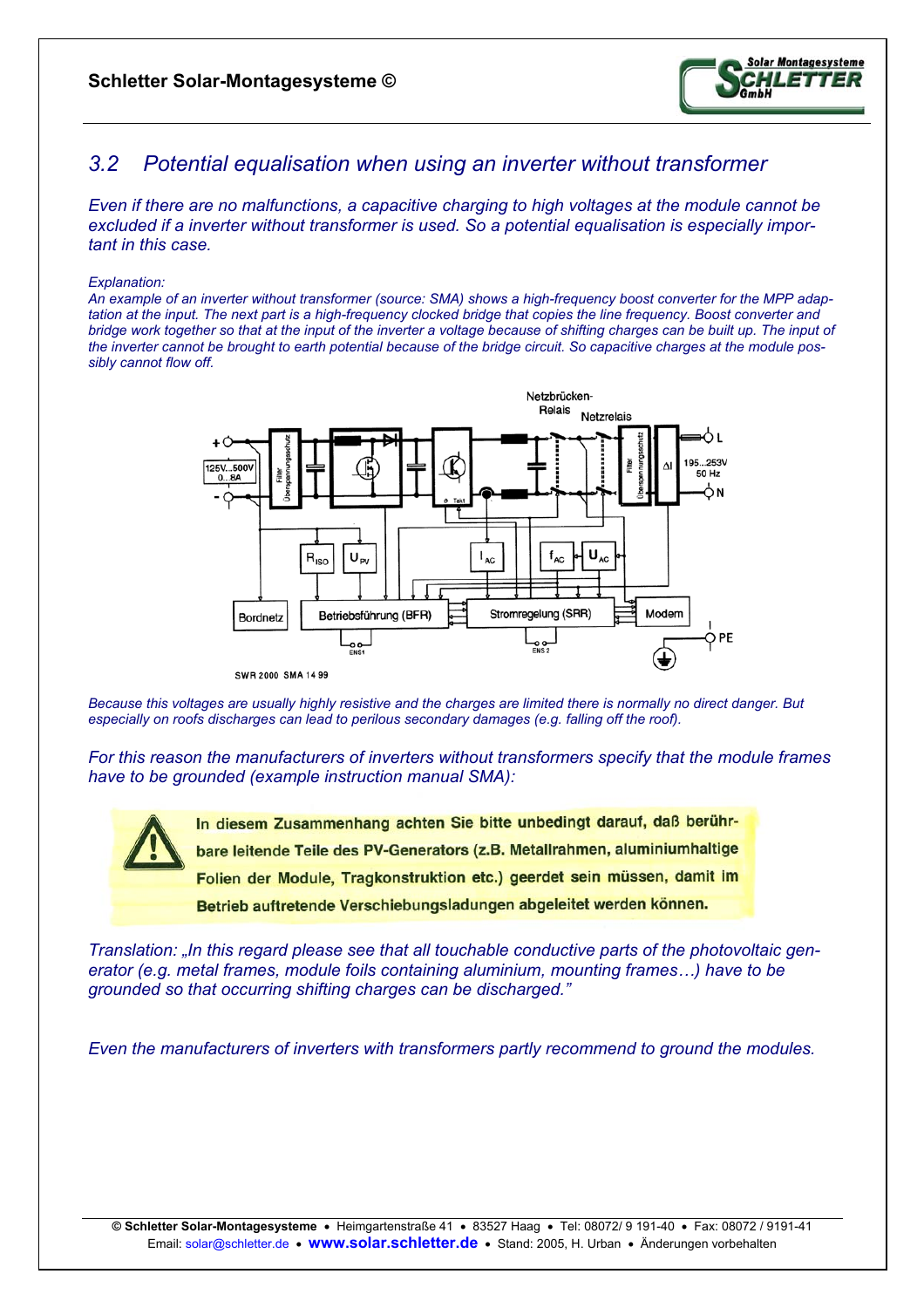

#### *3.3 Involvement of anodised module frames into the potential equalisation*

*When building a photovoltaic plant this compulsory grounding of the modules is often neglected in practice. Often no grounding connections are looped through from module frame to module frame. The modules with their anodised frames are only clamped to the mounting rack. Measurements made by Schletter GmbH Solar-Mounting Technology show that a no reliable grounding in reached with this method (q.v. inspection record). Our measurements proof a reliable grounding with grounding middle clamps (new product of Schletter GmbH).* 

# *4 Regulations for lightning protection measurements Hints for the building of photovoltaic plants*

#### *4.1 Lightning protection concepts to protect photovoltaic plants*

*According to VdS2010 a lightning protection concept of the protection category three has to be provided for photovoltaic plants above 10kW. That means that the plant has to be protected – independently from the protection of the building. In which cases a lightning protection concept for the plant ultimately must be provided has to be* 

*checked with the concerned client respectively with the responsible insurance agency.* 

#### *4.2 Duty of care when mounting photovoltaic plants on buildings with existing lightning protection concepts*

*The installer of a photovoltaic plant has the duty to take care irrespective whether a new lightning protection concept is made for the plant or an existing concept is used or adapted. So he has to inform the owner if he damages the lightning protection system or notices existing damages to it.* 

### *4.3 Protection concepts if mounting photovoltaic plants on buildings with existing lightning protection concepts*

*Possibly it's the decision of the owner or insurance companies whether a new photovoltaic plant has to be secured with additional lightning protection measures. But the existing lightning protection of a building can be affected or disabled by a photovoltaic plant. In this case big liability claims could be made to the installing company!* 

*Here also keep in mind especially secondary damages (for example damages because of inductive coupling into power supply or data grids).*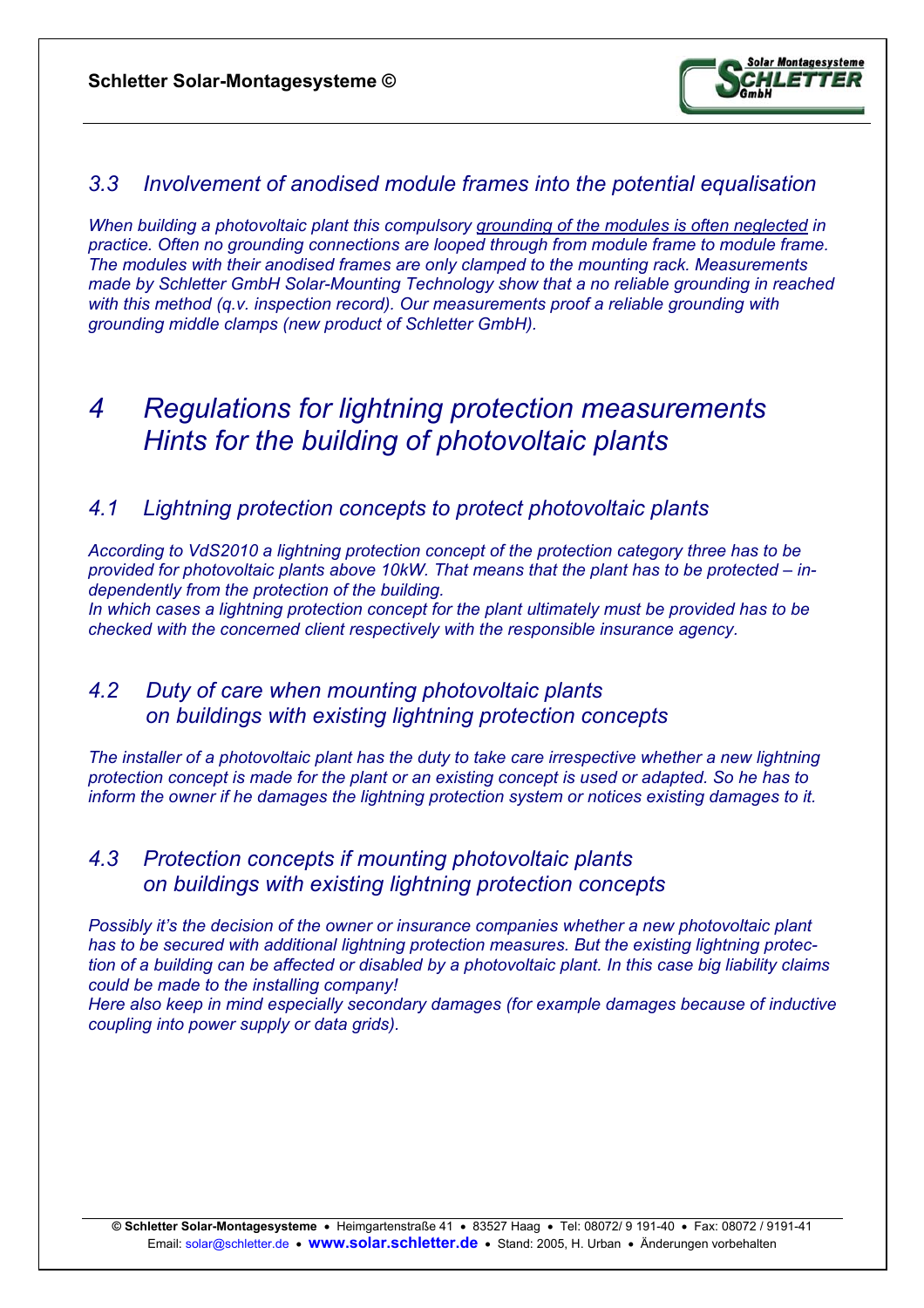

### *4.4 Legal protection of status quo for lightning protection systems*

*Existing lightning protection systems on buildings might be obsolete or not any more conforming to standards. But there is legal protection of status quo for this systems as long as the building or roof are not changed. But when a house is equipped with a photovoltaic plant, this protection for possibly obsolete lightning protection systems expires!* 

## *5 Technical hints for lightning protection measures*

#### *5.1 Photovoltaic plants on buildings without lightning protection*

*A photovoltaic plant does not increase the risk of a lightning strike for buildings without lightning protection. The potential equalisation in the whole generator according to VDE 0100 is necessary in any case (minimum cross section 6mm2 ). You can often hear that leaving out the potential equalisation leads to a reduced risk of a lightning strike into the then ungrounded frames. That is not true! In fact the PE conductor discharges the DC conductors in case of a direct strike. So damages to the low voltage grid or to the inverters can be limited.* 

*Direct lightning strikes are always a danger to the system. The possible damages can be reduced by a corresponding protective circuit of the DC conductors.* 



#### *General hint:*

*Some insurance companies demand that wires generally have to run on the outside of a building from the roof to the connection to the power grid. In this case not only the PE but also the DC wires have to be on the outside.*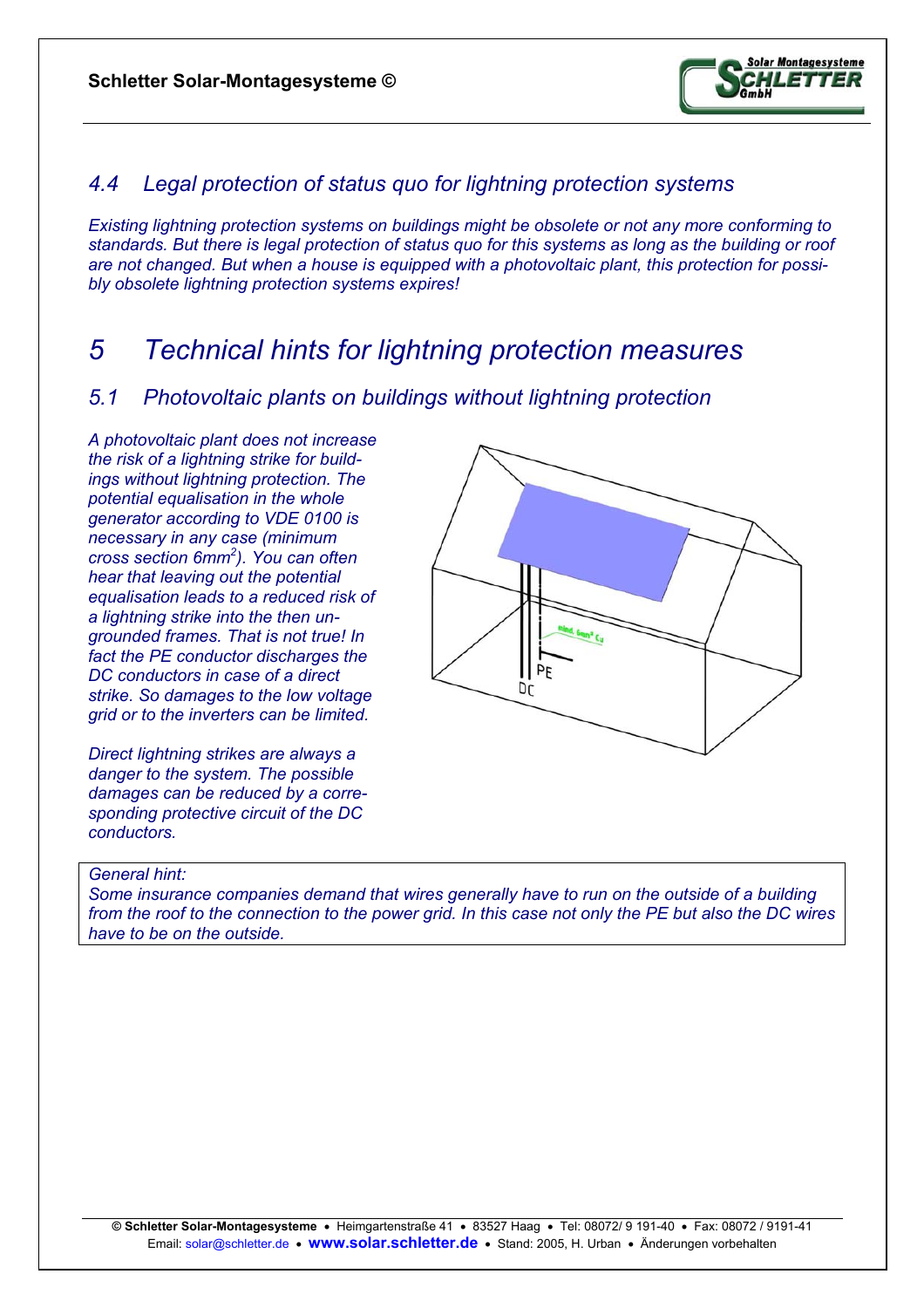

#### *5.2 Plants on buildings in the protected zone of the lightning protection (optimal protection of the plant)*

*Especially for smaller photovoltaic plants on buildings with lightning protection, an entire protection of the plant by the existing lightning protection system is possible. For that all parts of the photovoltaic generator have to be located within the meshes of the lightning protection system. Additionally a safety distance between the photovoltaic plant and all parts of the lightning protection system has to be kept. The calculation of the distance is made according to DIN V VDE V 0185-2. In practice a distance of app. 0.5m has proven of value..* 

*Example: On buildings up to a length of 15 meters, the lightning protection usually consists of a ridge wire and two wires on each side. In this case the plant can be positioned within this mesh (see picture).* 



- *The potential equalisation at the frame can not be left out!*
- *Photovoltaic plant and lightning protection are not connected (minimum distance 0.5m)*
- *The photovoltaic generator is protected by the lightning protection system*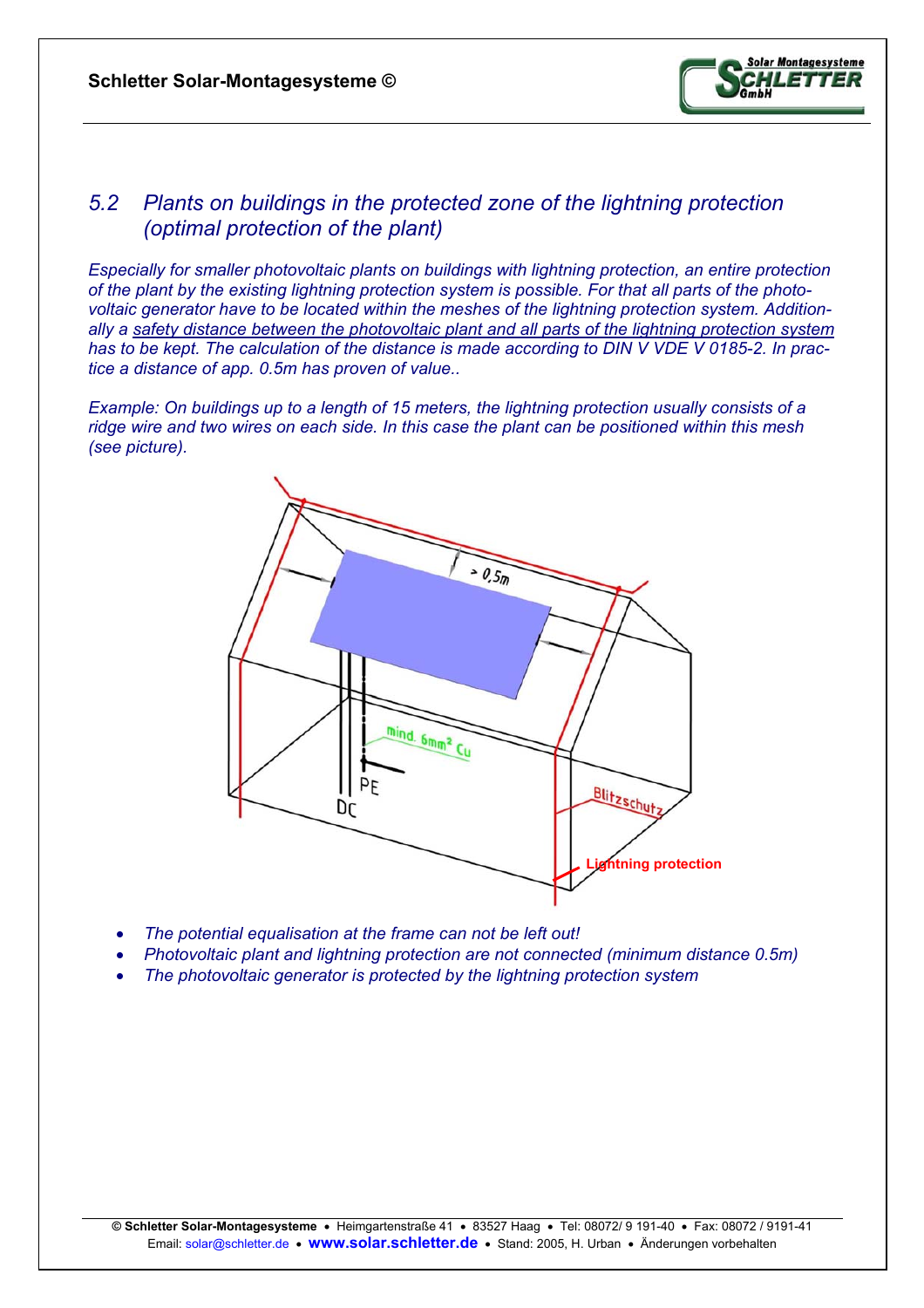

#### *5.3 Photovoltaic plants with additional lightning protection measures (optimal protection of the plant)*

*Especially for big photovoltaic generators the minimum distances between plant and lightning protection often cannot be kept. The plant may not cover existing lightning protection conductors because then surge currents could get into the building over the generator in case of a lightning strike and cause damages there.* 

*In this case normally a complete revision of the lightning protection concept is necessary:* 



- *Lightning protection connections are possibly left out respectively replaced by HVI conductors to allow the required minimum distances.*
- *Additional connections and arresting devices protect building and plant.*

*Additional arresting devices can for example be dimensioned according to the following method: For example for protection class three an imaginary ball with a radius of 45 meters may only touch the arresting devices and not at the same time parts of the building or the photovoltaic plant (see picture).* 



**© Schletter Solar-Montagesysteme** • Heimgartenstraße 41 • 83527 Haag • Tel: 08072/ 9 191-40 • Fax: 08072 / 9191-41 Email: solar@schletter.de • **www.solar.schletter.de** • Stand: 2005, H. Urban • Änderungen vorbehalten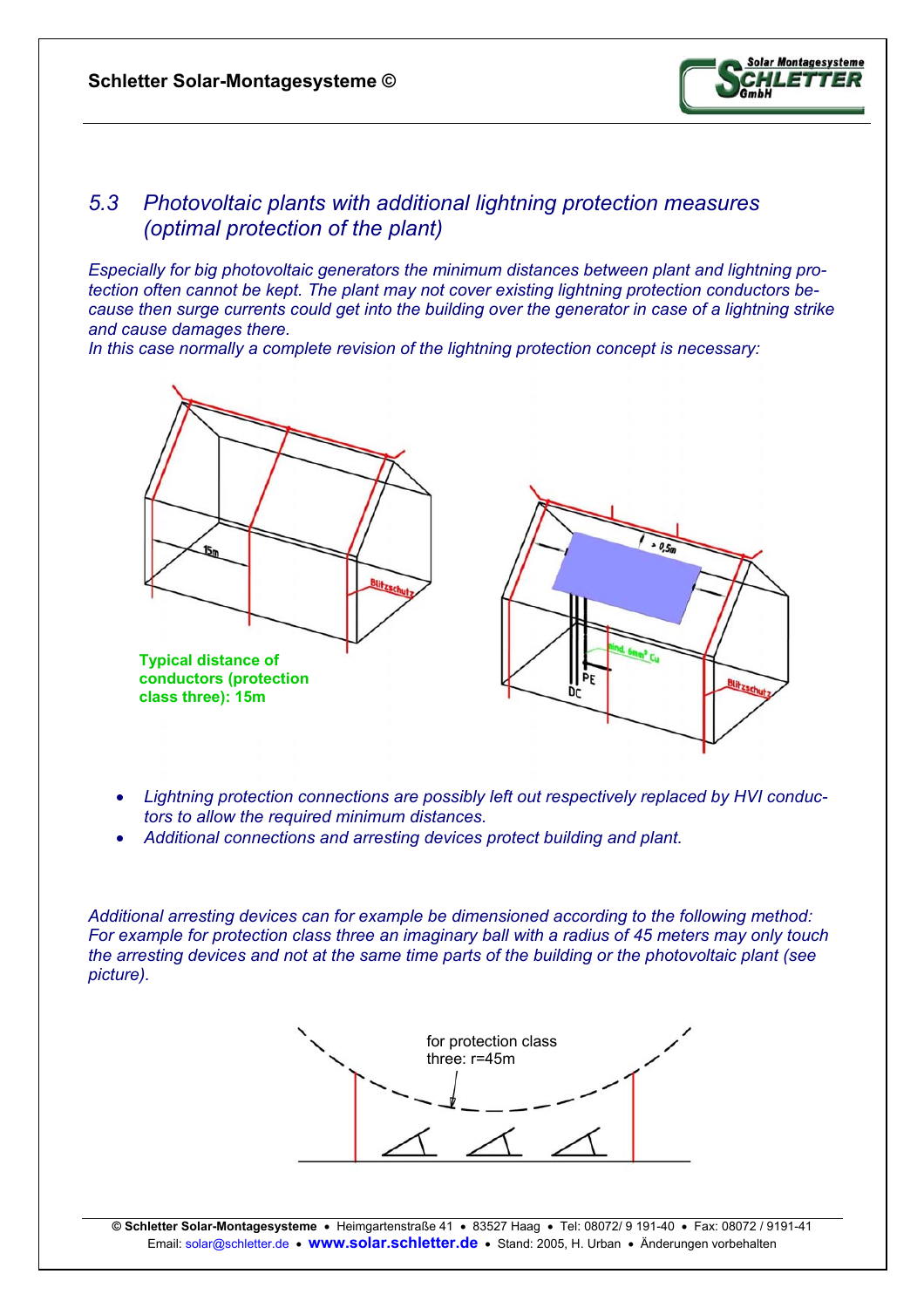

#### *5.4 Connection of photovoltaic generators to lightning protection measures (if the necessary distances cannot be kept)*

*Basically the prevention of lightning strikes into the photovoltaic generator respectively the supporting structure is the best protection. Because a lightning protection system has the purpose to discharge the occurring currents in case of a lightning strike there has to be a minimum distance between the photovoltaic generator and the lightning protection conductors.* 

*Only in cases in which this minimum distance cannot be kept because of the size of the plant, the photovoltaic generator and the lightning protection system are connected. Like this the consequences of sparkovers are limited. The copper connection should at least have a cross-section of 16mm2 . Clamps have to be correspondingly conductive.* 

In this case there should also be a connection between the mounting frame and the potential *equalisation of the house (not mandatory, but better). If such a connection is made, it should also*  have a cross-section of a least 16mm<sup>2</sup> Cu. To reduce couplings with the DC conductors, you *should use shielded wires or put a closed metal cable duct around the connections. The conductors and ducts have to be grounded on both sides. Like this the lightning strike currents are as far as possible prevented from flowing into the power supply or data grids.*